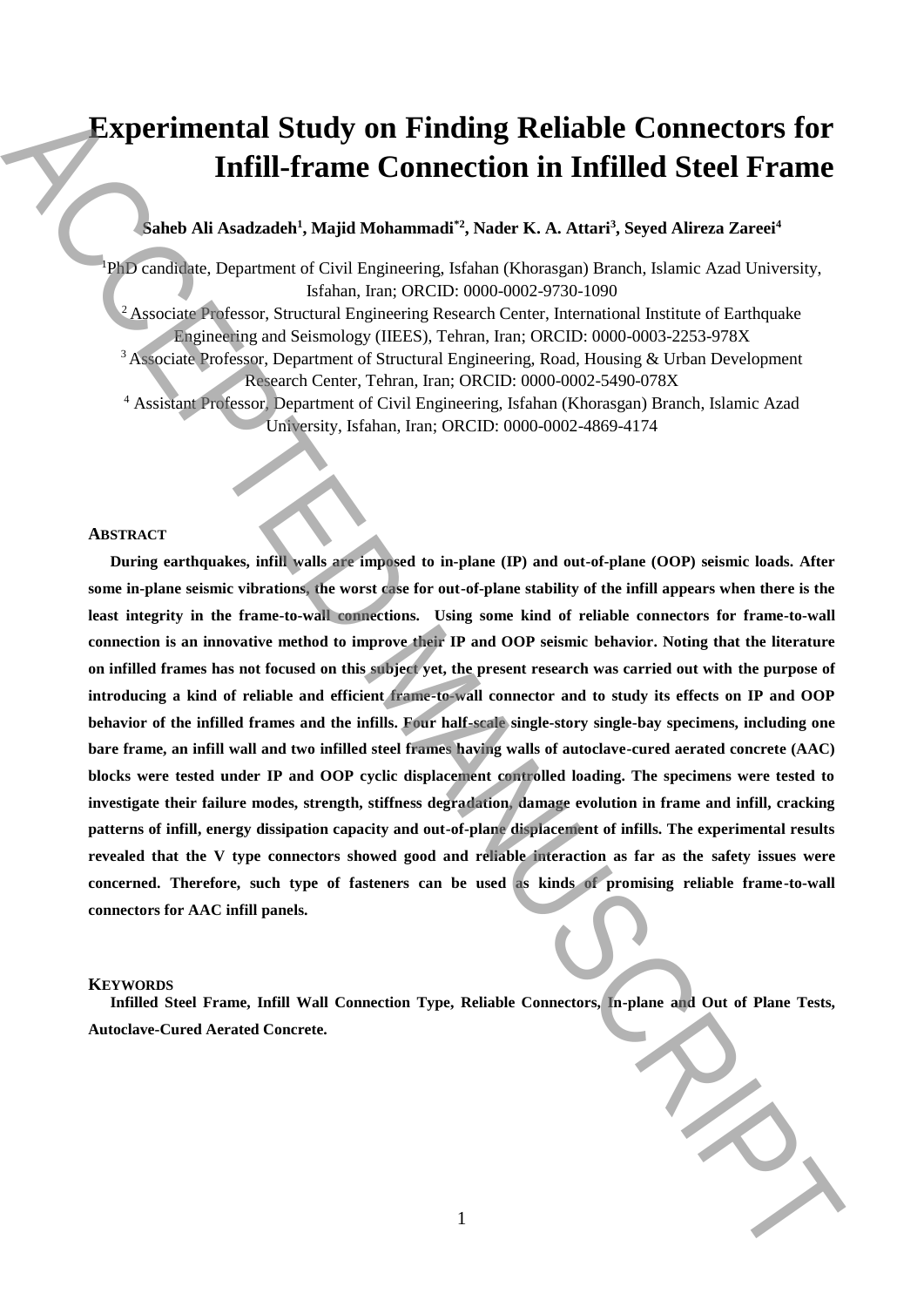#### **Introduction**

Unreasonable infill walls-to-frame connection type constitutes one of the reasons for failure of the infill walls in addition to the quality of the latter. Presentation of details of an appropriate and reliable infill-frame connection can obviate a part of the existing weakness of the infill walls to be used in buildings. The very few studies conducted in this area have investigated the effect of connection types on in-plane behavior of the infilled frames only [1]. Indeed, the previous damage caused by in-plane loading seriously decreases the outof-plane resistance and stability of the infills.

Investigation of the effect of in-plane interactions on out-of-plane response of the thin unreinforced masonry (URM) infills [2], Experimental results of reinforced concrete frames with masonry infills under combined in-plane and out-of-plane seismic loading [3], experimental investigation on the influence of the aspect ratio (w/h ratio) on the in-plane/out-of-plane interaction for masonry infills in RC frames are among the latest research conducted in this arena but, the role of infillframe connection type on in-plane/out-of-plane behavior of infills.

The present study was carried out aiming to investigate the effect of the infill-frame connection type on behavior of the steel infills in order to find a type of safe and efficient connector. For this purpose, two specimens, CINF-0 and CINF-V were first exposed to the cyclic in-plane loading with controlled displacement up to 4% drift. Then, the in-plane loading was stopped and, when the infill returned to its normal position, the infill for the mentioned specimen (without previous damage) was tested under out-of-plane loading protocol. The BF (Bare Frame) control specimens and WNPD (with no previous damage) specimens were tested to compare the in-plane and out-of-plane experimental results, respectively. The objective was to find a reliable infill-frame connection type.

# **Methodology**

The experiments were carried out in the Iran Road, Housing & Urban Development Research Center. The specimen infills were autoclave-cured aerated concrete (AAC) blocks. The blocks were attached to each other using thin steel plates and iron pins were used in even rows. For the purpose of this research, polyurethane glue was used for connecting the blocks in horizontal and vertical bed-joints.

In CINF-0 and WNPD the AAC blocks were connected to beam and column of the infill (Figure 1a). In CINF-V, V-shaped steel connectors were used to connect infill to frame at the one-thirds of the height of the infill from top and bottom. In this specimen the infill was surrounded by 2L40×4. The out-of-plane stability of the infill wall was provided by a number of steel plates welded to the column and beam flanges from both sides and in contact with the confining angle as lateral support (Figure 1b). Table 1 presents the details of the specimens. The amplitude, number of cycles and extent of loading were set according to FEMA 461 [4]. The out-of-plan loading protocol on center of the wall was set according to the approach employed by the researchers [5]. **1.** Interaction of the state of the contents of the main of the state of the state of the state of the state of the state of the state of the state of the state of the state of the state of the state of the state of the

## **Discussion and Results**

The ratio of strength of the tested specimens to that of BF and CINF-0 for relative slides of the story as 0.8%, 2.5% and 3.5% are provided in Table 2. The details provided by Table 2 reveals that the CINF-0 shows the highest strength increase equal to 87% at drift of 0.8% compared to specimen BF. This rate declined at 2.5% drift due to the evolution of damage in the wall and reached 32%. Noting the extent of the damages imposed on infills, the strength increase for CINF-0 will not be usable at the performance levels of Immediate Occupancy (IO) and Life Safety (LS) [6] when earthquakes happen.

| Specime                                                                       | Wall<br>type | Wall<br>thickness<br>(mm) | Mortar and<br>glue | Wall<br>connection<br>type | Connector | $\mathbf{P}$<br>test | OOP test       |                |
|-------------------------------------------------------------------------------|--------------|---------------------------|--------------------|----------------------------|-----------|----------------------|----------------|----------------|
| n                                                                             |              |                           |                    |                            | type      |                      | (a)            | (b)            |
| BF                                                                            |              |                           |                    |                            | -         | Yes                  | N <sub>0</sub> | No             |
| <b>WNPD</b>                                                                   | block        | 100                       | Polyurethane       | Infill                     | Type -A   | N <sub>o</sub>       | Yes            | N <sub>0</sub> |
| $CINF-0$                                                                      | block        | 100                       | Polyurethane       | <b>Infill</b>              | Type -A   | Yes                  | No             | Yes            |
| <b>CINF-V</b>                                                                 | block        | 100                       | Polyurethane       | <b>Infill</b>              | Type -V   | Yes.                 | N <sub>o</sub> | Yes            |
| (a) With no previous IP damage; (b) With previous IP damage<br>$\overline{2}$ |              |                           |                    |                            |           |                      |                |                |

|  | Table 1. Information of the test specimens |  |  |
|--|--------------------------------------------|--|--|
|  |                                            |  |  |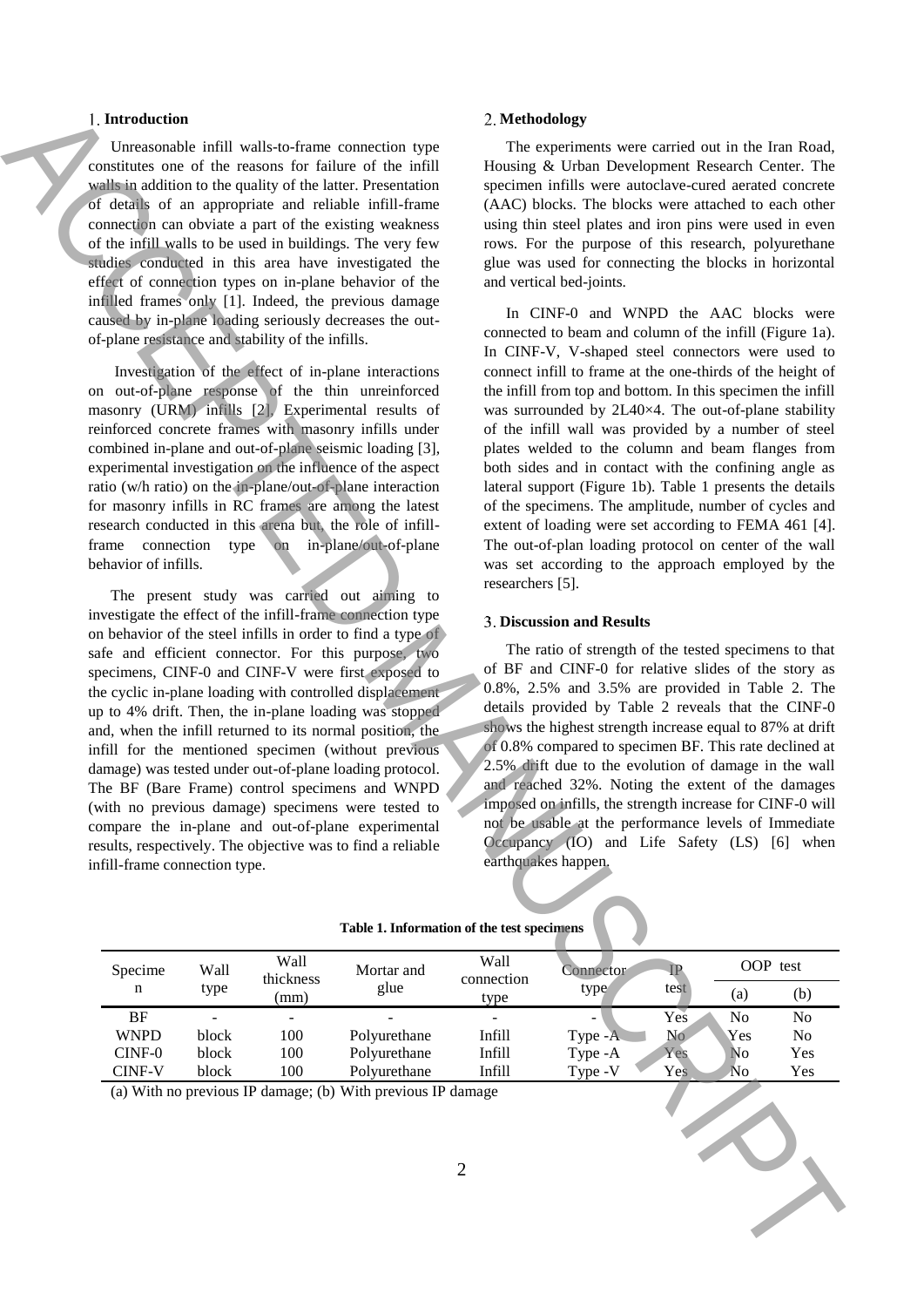

**Figure 1. Detailed dimensions and configurations of specimens (unit: mm)**

| Specimen                                      | Loading   | $0.8\%$ drift |                          | $2.5%$ drift |       |              | 3.5% drift |       |       |      |
|-----------------------------------------------|-----------|---------------|--------------------------|--------------|-------|--------------|------------|-------|-------|------|
|                                               | direction |               |                          | Ratio        |       | Ratio        |            |       | Ratio |      |
|                                               |           | P(kN)         | $\left( \text{a}\right)$ | (b)          | P(kN) | (b)<br>(a)   | P(kN)      | (a)   | (b)   |      |
| BF                                            | Average   | 31.4          | 1.00                     | 0.53         | 78.3  | 1.00         | 0.76       | 87.9  | 1.00  | 0.74 |
| $CINF-0$                                      | $\pm$     | 58.8          | 1.87                     |              | 104.6 |              |            | 120.2 |       |      |
|                                               |           | 58.9          |                          | 1.00         | 101.9 | 1.32         | 1.00       | 117.0 | 1.35  | 1.00 |
|                                               | Average   | 58.85         |                          |              | 103.2 |              |            | 118.6 |       |      |
| <b>CINF-V</b>                                 | $\pm$     | 39.9          | 1.23                     |              | 97.8  |              |            | 123.7 |       |      |
|                                               |           | 37.2          |                          | 0.66         | 97.1  | 0.94<br>1.24 | 122.6      | 1.40  | 1.04  |      |
|                                               | Average   | 38.6          |                          |              | 97.5  |              |            | 123.2 |       |      |
| (a) $D_{\text{one}}$ from $(A)$ CIME $\theta$ |           |               |                          |              |       |              |            |       |       |      |

**Table 2. Comparing the ratio of IP strength in the infilled frames to that of BF and CINF-0**

(a) Bare frame, (b) CINF-0

The CINF-V increased the infill strength of the infilled frame for 23% compared to that of BF specimen at drift of 23%. This increase continued as displacement increased such that at 3.5% drift, without observing any damage in the infill wall, the strength increase in this specimen compared to BF reached 40%.

The ratio of OOP strength in infilled specimens to that of WNPD are provided in "Figure 2" the results

show that the previous damage caused by in-plane loading led to decrease of out-of-plane strength of the specimens but, the least out-of-plane strength decrease is recorded for CINF-V. In this specimen the performance of V-shaped connectors results in improvement of out-of-plane behavior of the related infills.

Comparison of the initial stiffness of the specimens